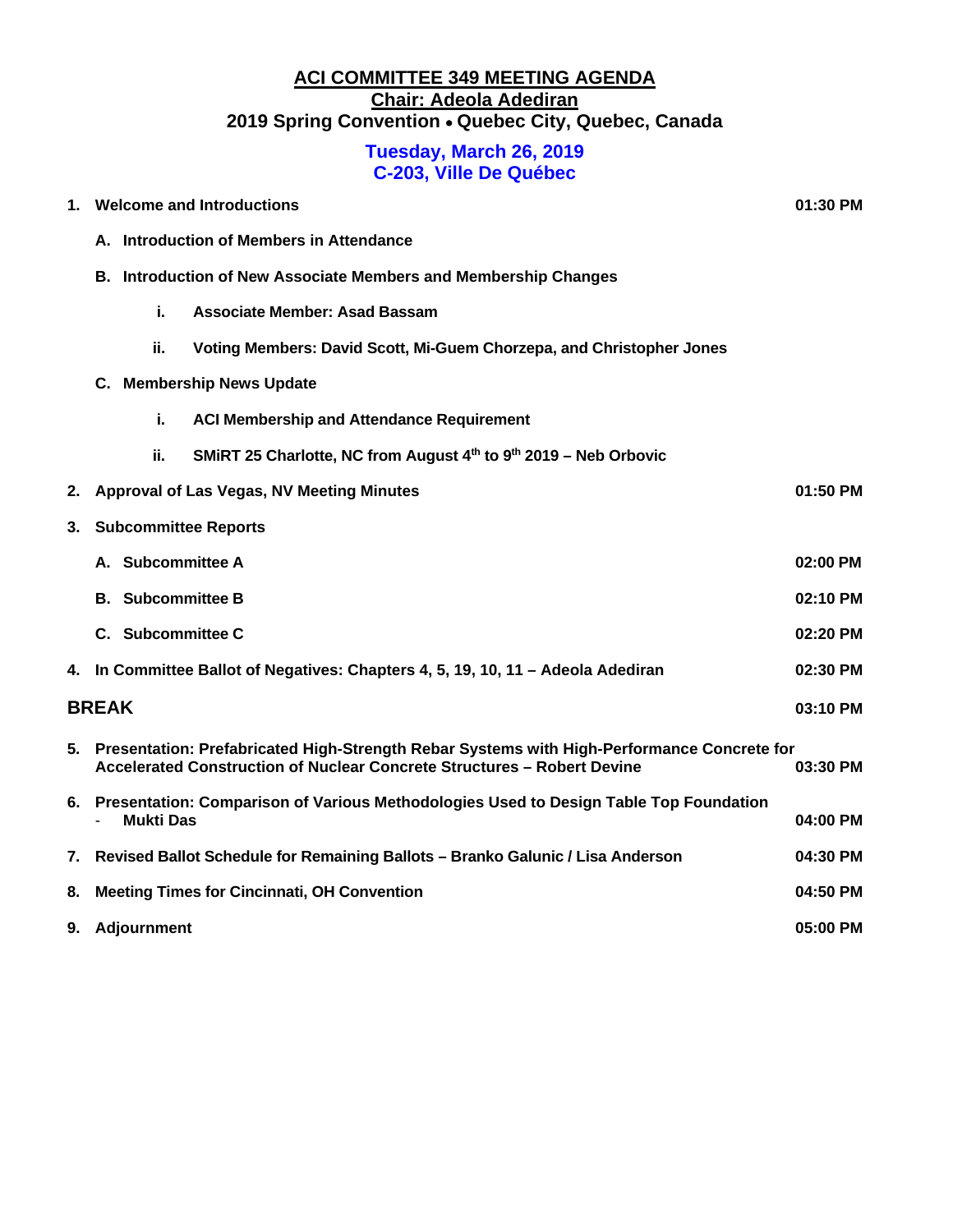## **ACI 349 Subcommittee A (Materials): Partha Ghosal & Subcommittee B (Design): Branko Galunic 2019 Spring Convention** • **Quebec City, Quebec, Canada**

#### **Monday, March 25, 2019 C- 308A, Ville De Québec**

|              | 1. Call to Order - Introductions of All Attendees                                                                                                                                                                                                                                                                                                        |          |
|--------------|----------------------------------------------------------------------------------------------------------------------------------------------------------------------------------------------------------------------------------------------------------------------------------------------------------------------------------------------------------|----------|
|              | 2. Approval of Las Vegas, NV Meeting Minutes                                                                                                                                                                                                                                                                                                             | 01:10 PM |
|              | 3. Status Update on Chapters - Lisa Anderson / Partha Ghosal, Nam Ho Lee, Stewart Gallocher,<br>Shen Wang, Taha Al-Shawaf, Monzer Allam, Sungjin Bae, Seemant Saxena, Carlos Cantarero,<br>Neb Orbovic, Christopher Jones, David Scott, Mi-Guem Chorzepa, Chuck Hookham, Carl<br>Larosche, Jayprakash Amin, Saahas Bhardwaj, Adeola Adediran, Amit Varma | 01:20 PM |
|              |                                                                                                                                                                                                                                                                                                                                                          |          |
|              | 4. Resolution of Negatives - Chapter 19 - Chris Jones / Partha Ghosal                                                                                                                                                                                                                                                                                    | 01:40 PM |
|              | 5. Resolution of Negatives – Negatives of Chapter 4 – Nam Ho Lee / Partha Ghosal                                                                                                                                                                                                                                                                         | 02:00 PM |
|              | 6. Resolution of Negatives - Chapter 5 - Mita Sircar / Adeola Adediran                                                                                                                                                                                                                                                                                   | 02:25 PM |
| <b>BREAK</b> |                                                                                                                                                                                                                                                                                                                                                          |          |
|              | 7. Resolution of Negatives – Chapter 10 – Sungjin Bae / Branko Galunic                                                                                                                                                                                                                                                                                   | 03:10 PM |
|              | 8. Presentation: Effect of Elevated Temperature (Up To 450F) on the Seismic Response of RC<br><b>Shear Walls - Alok Deshpande</b>                                                                                                                                                                                                                        |          |
|              | 9. Revision to New Business Items Log - Adeola Adediran                                                                                                                                                                                                                                                                                                  | 04:20 PM |
|              | 10. Adjournment of Meeting                                                                                                                                                                                                                                                                                                                               | 04:30 PM |